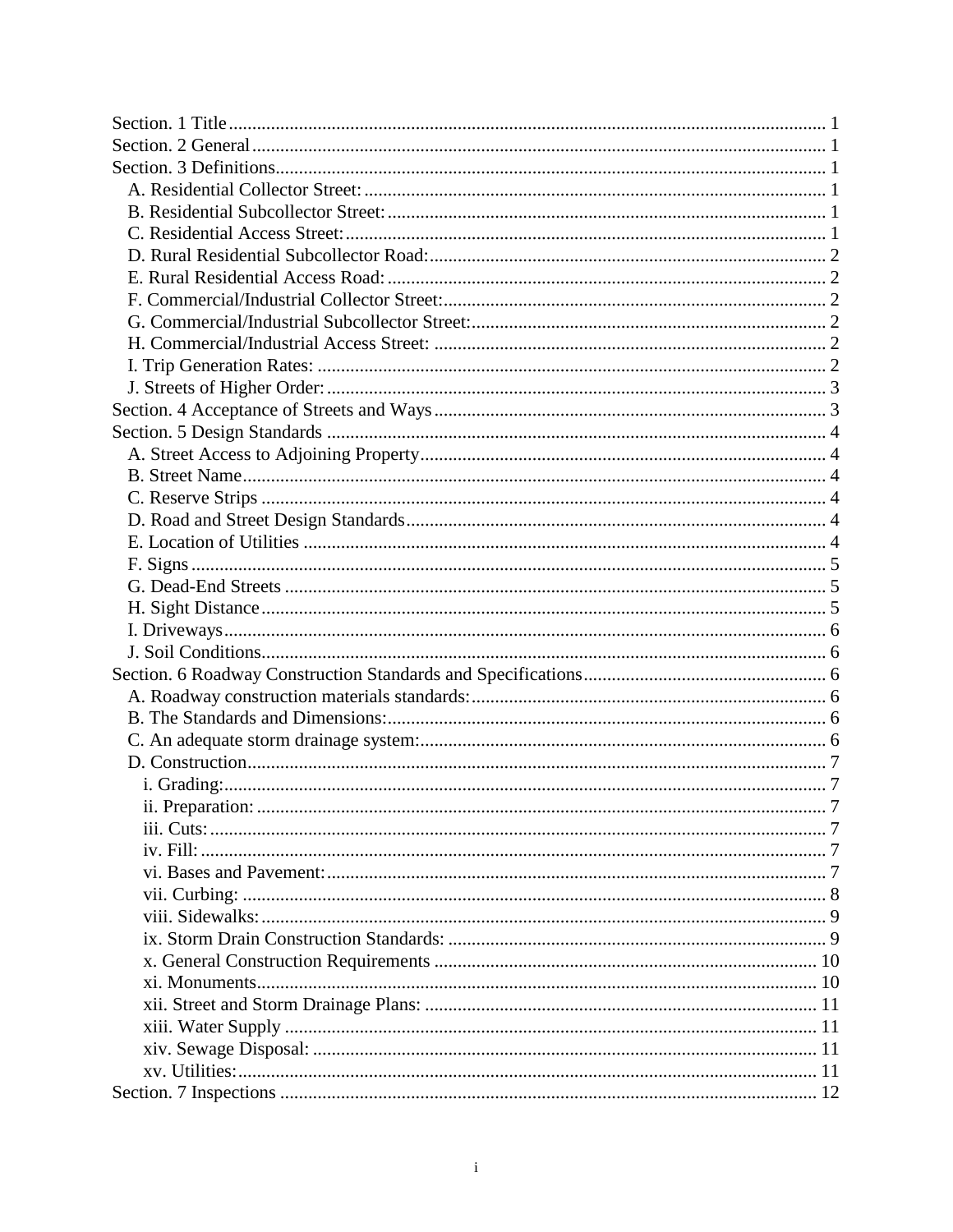## **CHAPTER 701 TOWN OF SCARBOROUGH STREET ACCEPTANCE ORDINANCE**

## <span id="page-2-0"></span>**Section. 1 Title**

This Ordinance shall be known, and may be cited as the "Street Acceptance Ordinance of the Town of Scarborough, Maine".

## <span id="page-2-1"></span>**Section. 2 General**

This ordinance shall apply to any request or petition by any person that the Town accept a street or road as a public street. However, nothing in this ordinance shall prevent the Town Council, acting on its own initiative, from accepting any street in any manner allowed by law when the Council, exercising its sole and exclusive judgment as the Town's legislative body, determines that such acceptance would be in the public interest. [amended 11/07/2007]

## <span id="page-2-2"></span>**Section. 3 Definitions**

<span id="page-2-3"></span>For the purpose of this Ordinance, certain terms used herein are defined as follows:

## A. Residential Collector Street:

A street which carries residential neighborhood traffic, but which provides no or limited residential frontage and has an ADT not in excess of 3000. If the anticipated ADT will exceed 3000, the street shall be classified as a street of a higher order than residential collector and become subject to higher design standards as recommended by the Town Planner and approved by the Planning Board and Town Council. A dead-end residential collector street is not permitted.

## <span id="page-2-4"></span>B. Residential Subcollector Street:

A frontage street which provides access to abutting properties and which may also conduct traffic from residential access streets that intersect it and has an ADT that does not exceed 750. (Each half of a loop subcollector street may be regarded as a single subcollector street and the total traffic volume conveyed on a loop subcollector street shall not exceed 1500 ADT). A dead-end residential subcollector street shall not exceed 2000 feet in length.

## <span id="page-2-5"></span>C. Residential Access Street:

A frontage street which provides access to abutting properties and designed to carry no more traffic than that which is generated on the street itself and has an ADT that does not exceed 200. (Each half of a loop access street may be regarded as a single access street and the total traffic volume conveyed on a loop access street shall not exceed 400 ADT). A dead-end residential access street shall not exceed 2000 feet in length and shall not serve immediately or in the future more than 20 dwelling units.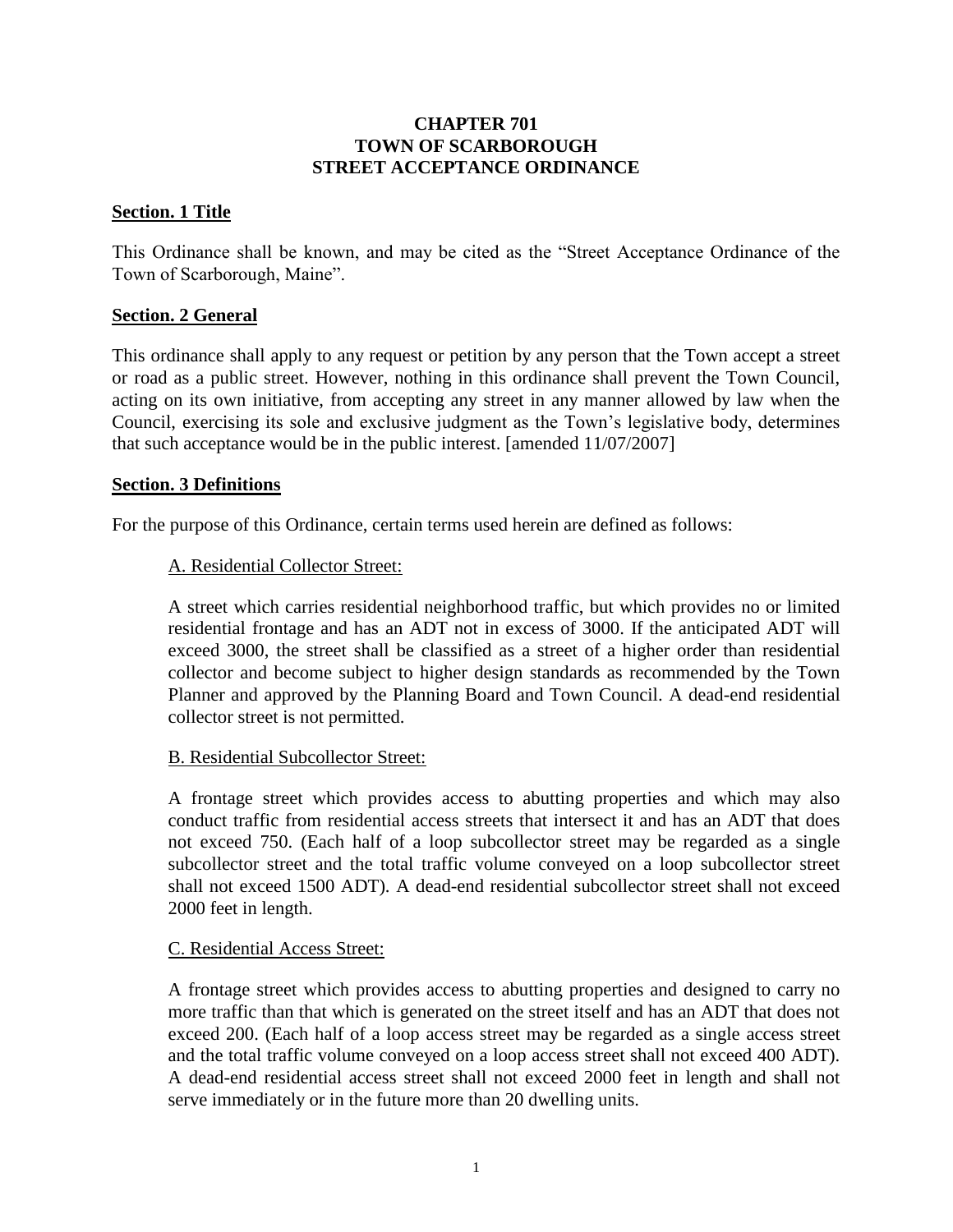## <span id="page-3-0"></span>D. Rural Residential Subcollector Road:

A frontage road located in the RF or RFM District which provides access to abutting properties and which may also conduct traffic from rural residential access roads that intersect it and has an ADT that does not exceed 500. (Each half of a loop subcollector road may be regarded as a single subcollector road and the total traffic volume conveyed on a loop subcollector road shall not exceed 1000 ADT). Maximum length of a dead-end rural residential subcollector road shall be 2000 feet, but shall not serve immediately or in the future more than 20 dwelling units.

## <span id="page-3-1"></span>E. Rural Residential Access Road:

A frontage road located in the RF or RFM District which provides access to abutting proprieties and designed to carry no more traffic than that which is generated on the road itself and has an ADT that does not exceed 200. (Each half of a loop access road may be regarded as a single access road and the total traffic volume conveyed on a loop access road shall not exceed 400 ADT). Maximum length of a dead-end rural residential access road shall be 2000 feet, but shall not serve immediately or in the future more than 20 dwelling units.

## <span id="page-3-2"></span>F. Commercial/Industrial Collector Street:

A street which carries Commercial/Industrial neighborhood traffic, but which provides no or limited frontage and has an ADT greater than 2000 and less than 4000. A dead-end Commercial/Industrial Collector shall not be permitted.

## <span id="page-3-3"></span>G. Commercial/Industrial Subcollector Street:

A frontage street which provides access to abutting Commercial/Industrial properties, and which may also conduct traffic from access streets that intersect it, and has and ADT that does not exceed 2000. A dead-end Commercial/Industrial subcollector shall not be permitted.

## <span id="page-3-4"></span>H. Commercial/Industrial Access Street:

A frontage street that provides access to abutting Commercial/Industrial properties and is designed to carry no more traffic than that which is generated on the street itself. A dead-end Commercial/Industrial Access Street shall not exceed 2000 feet in length.

## <span id="page-3-5"></span>I. Trip Generation Rates:

The following chart shall be used to determine the anticipated average daily traffic (ADT) levels of proposed residential development: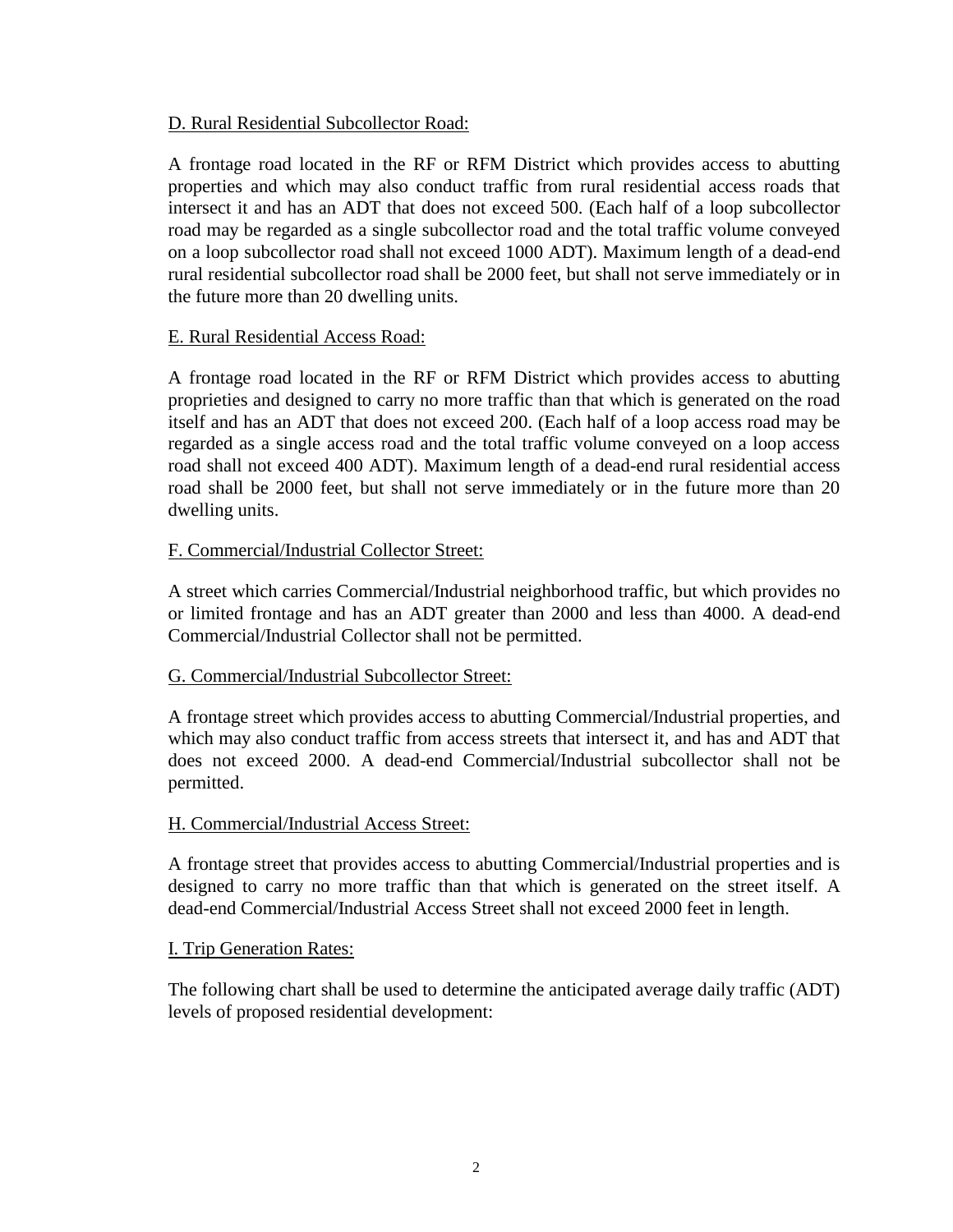| <b>Housing Types</b>                      | Average Weekday Trip    |  |  |  |
|-------------------------------------------|-------------------------|--|--|--|
|                                           | <b>Generation Rates</b> |  |  |  |
| Single-Family Detached                    | 10 Trips/D.U.           |  |  |  |
| Duplex (twin) Multiplex, Townhouses, etc. | 8 Trips/D.U.            |  |  |  |
| Apartment                                 | 8 Trips/D.U.            |  |  |  |
| Mobile Home                               | 8 Trips/D.U.            |  |  |  |
| <b>Retirement Village</b>                 | 3.5 Trips/D.U.          |  |  |  |
| Note: $D.U. = Dwelling Unit$              |                         |  |  |  |

#### <span id="page-4-0"></span>J. Streets of Higher Order:

Streets that function within the highway network at levels above collector streets or with traffic volumes (ADT) greater than collector streets. Streets of Higher Order shall be designed by the Town Planner and reviewed for approval by the Planning Board and Town Council.

## <span id="page-4-1"></span>**Section. 4 Acceptance of Streets and Ways**

A street or way constructed on private lands by the owner(s) thereof and not dedicated for public travel prior to January 30, 1986 shall be laid out and accepted as a public street or way by the Town Council only upon the following conditions:

(A) The owner(s) shall give the Town a warranty deed to the property within the boundaries of the street at the time of its acceptance by the Town.

(B) A plan of said street or way shall be recorded in the Cumberland County Registry of Deeds at the time of its acceptance.

(C) A petition for the laying out and acceptance of said street or way shall be submitted to the Town Council upon a form to be prescribed by the Town Planner. Said petition shall be accompanied by a plan, plot plan, profile and cross section of said street or way as built, including:

1. A plan in a plot plan drawn when practical to scale of 40 feet to 1 inch, and to be on one or more sheets of paper not exceeding 24 inches by 36 inches in size. Said plot plan shall show the north point, the area of all lots, the length of all lot lines, the location and ownership of all adjoining subdivisions and adjacent acreages, passageways, street light lines, buildings, boundary monuments, water ways, topography (USGS vertical datum) and natural drainage courses with contour at not greater than 5 foot intervals, all angles and bearings necessary for the plotting of said street and lots and their reproduction on the ground, the distance to the nearest established street line, and any buildings abutting on said street or way, together with the stations of their side lines.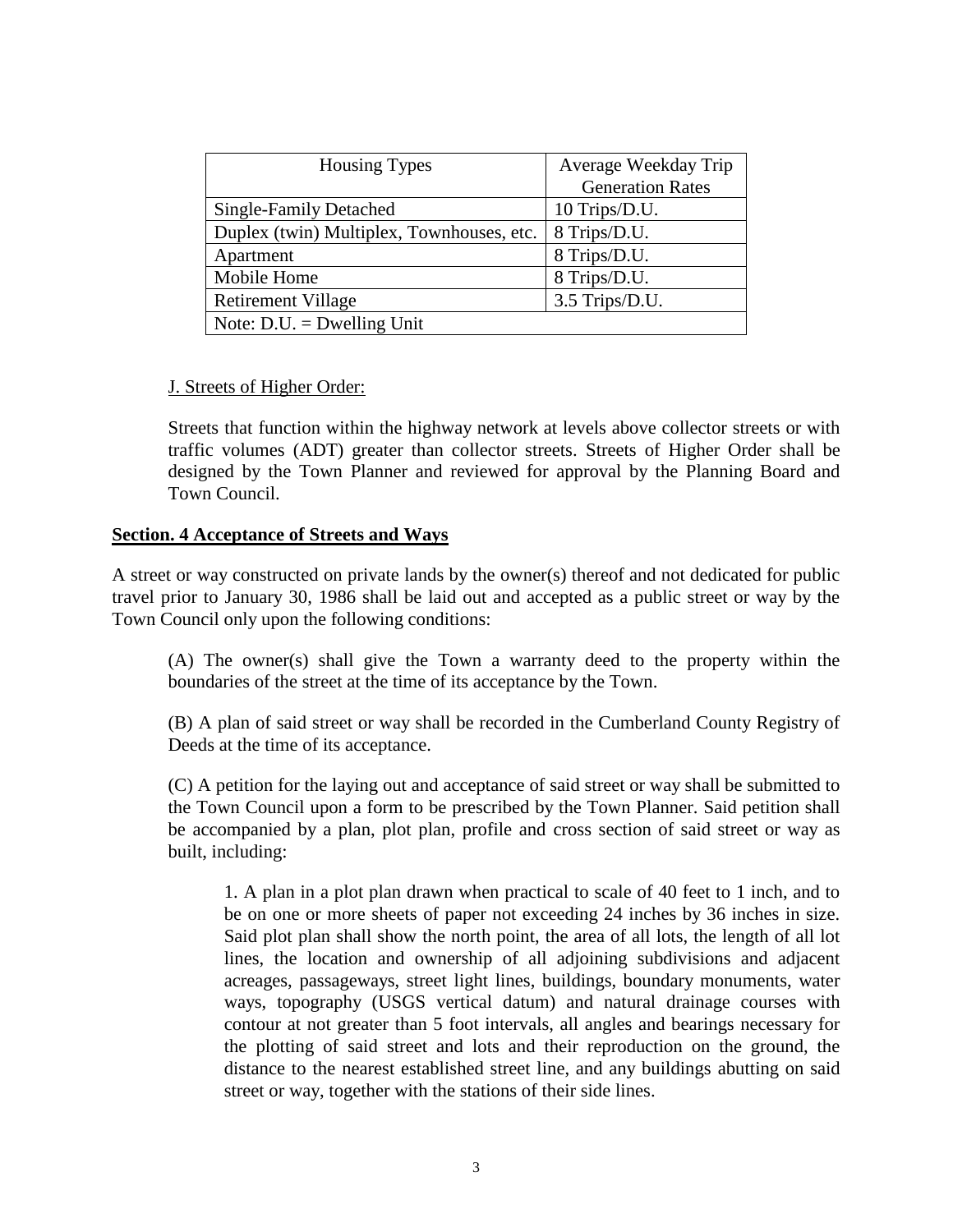2. A profile of said street or way drawn to a horizontal scale not larger than 50 feet to 1 inch with a corresponding 10 to 1 ratio vertical scale. Said profile shall show the profile of the center lines of said street or way and the proposed grades thereof. Any buildings abutting on said street or way shall be shown on said profile.

3. A cross section of said street or way drawn to a horizontal scale no larger than 5 feet to 1 inch and a vertical scale of 1 foot to 1 inch.

4. The location and size of all existing and proposed water mains, storm drains, sanitary sewers, gas mains, culverts, underdrains and underground utilities shall be shown along with the individual building service connections to each.

#### <span id="page-5-1"></span><span id="page-5-0"></span>**Section. 5 Design Standards**

#### A. Street Access to Adjoining Property

Where, in the opinion of the Planning Board it is desirable to provide for street access to adjoining property, proposed streets shall be extended by dedication, to the boundary of such property.

#### <span id="page-5-2"></span>B. Street Name

Streets which join or are in alignment with streets of abutting or neighboring properties shall bear the same name. Names of new streets shall not duplicate nor bear phonetic resemblance to the names of existing streets within the municipality and shall be subject to the approval of the Board.

## <span id="page-5-3"></span>C. Reserve Strips

There shall be no reserve strips controlling access to streets except where the control of such strips is definitely placed with the community under conditions approved by the Planning Board.

## <span id="page-5-4"></span>D. Road and Street Design Standards

Design standards as tabulated herein (Table D-1, page 13-14) and as shown on typical sections in Appendix A shall be used for all road and street designs in the Town of Scarborough, unless otherwise agreed to and permitted in writing by the Planning Board. The Planning Board may require more conservative design if it finds special provisions to be necessary to protect the public health and safety as a result of a specific development proposal.

#### <span id="page-5-5"></span>E. Location of Utilities

Utilities shall be located in all streets as shown in Appendix B.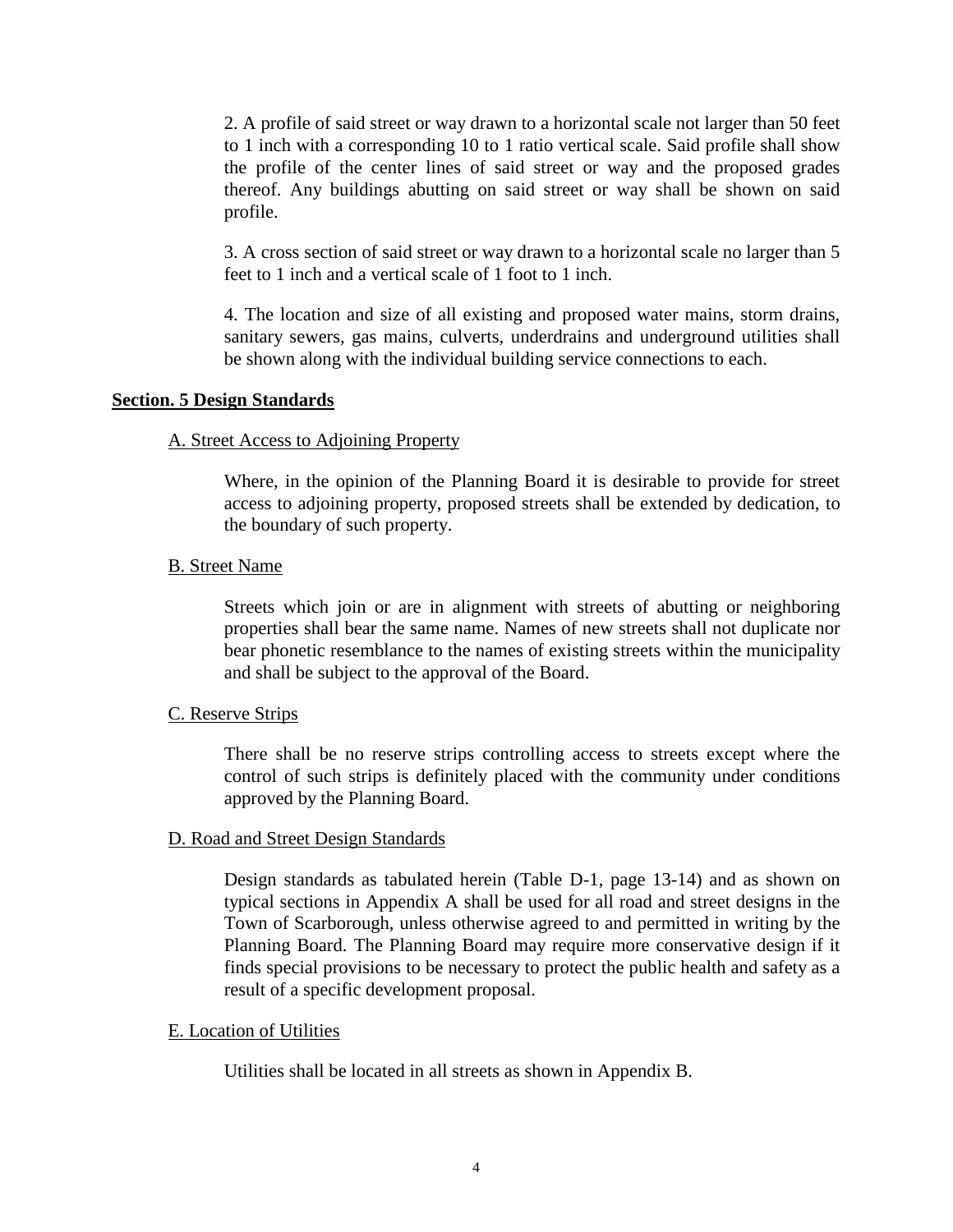#### <span id="page-6-0"></span>F. Signs

Street name signs and traffic control signs shall be installed by the developer as directed by the Planning Board, and in conformance with the requirements of the Department of Public Works.

#### <span id="page-6-1"></span>G. Dead-End Streets

Dead-end streets shall be permitted as provided for in Section 3. The terminus of a dead-end street shall be provided with a turn-around which shall comply with either of the following designs:

| 1. Cul-de-Sac turnarounds shall have the following radii: |     |
|-----------------------------------------------------------|-----|
| Property (R.O.W.) Line                                    | 75' |
| Outer edge of pavement                                    | 60' |
| Inner edge of pavement                                    | 40' |

2. Hammerhead turnarounds shall have the center line of the hammerhead at least 65 feet and no more than 85 feet from the end of the paved portion of the street. The hammerhead shall be paved and shall extend a distance of 50 feet at a 90 degree angle to the road or street which it serves.

Turnarounds shall conform to all street and road construction standards.

## <span id="page-6-2"></span>H. Sight Distance

Any intersecting street or road shall be so designed in profile and grading and so located as to provide the following minimum sight distance measured in each direction. The measurements shall be from the driver's seat of a vehicle standing on that portion of the intersecting street or road with the front of the vehicle a minimum of ten (10) feet behind the curbline or edge of shoulder with the height of the eye three and seventy-five hundredths (3.75) feet to the top of an object four and five tenths (4.5) feet above the pavement.

| Allowable Speed  | <b>Required Site Distance</b> |
|------------------|-------------------------------|
| (miles per hour) | (in feet)                     |
| 25               | 160                           |
| 30               | 200                           |
| 35               | 240                           |
| 40               | 275                           |
| 45               | 325                           |
| 50               | 350                           |
| 55               | 425                           |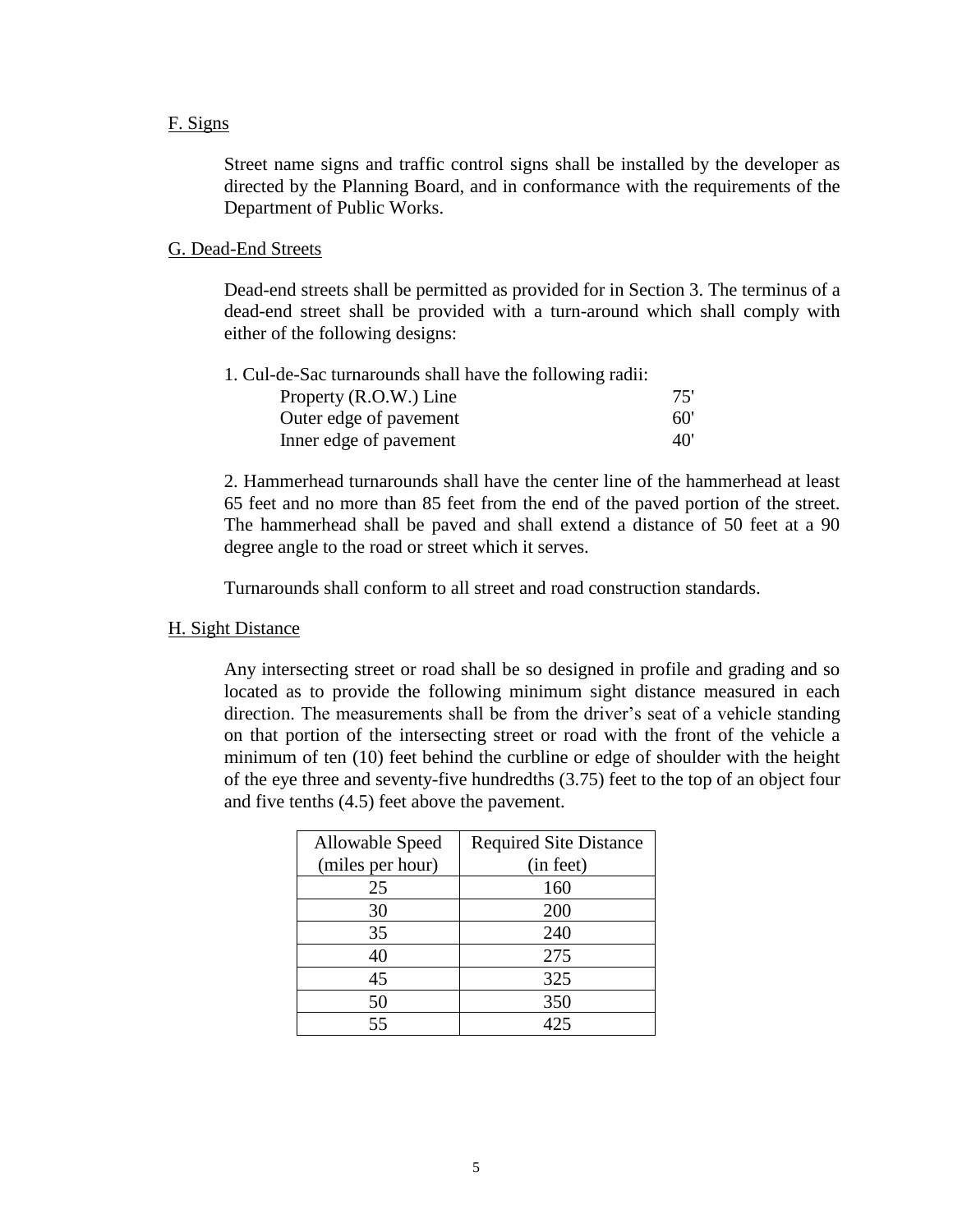## <span id="page-7-0"></span>I. Driveways

Driveways shall be located not less than 40 feet from the tangent point of the curb radius of any intersection. Driveways to corner lots shall gain access from the street of lower classification when a corner lot is bounded by streets of two different classifications.

## <span id="page-7-1"></span>J. Soil Conditions

The Developer (Subdivider) shall investigate and determine the types and classifications of the sub-surface soils, which shall be considered in the design of the proposed street(s). If in the opinion of the Town Planner and the Director of Public Works, unsuitable sub-surface soils are encountered during construction, the Developer (Subdivider) shall be required to excavate and remove the unsuitable material and replace it with granular material.

## <span id="page-7-3"></span><span id="page-7-2"></span>**Section. 6 Roadway Construction Standards and Specifications**

## A. Roadway construction materials standards:

Shall conform to the current "State of Maine Department of Transportation Standard Specifications Highways and Bridges", Revision of January, 1984, as it may be revised, except as otherwise specified herein.

## <span id="page-7-4"></span>B. The Standards and Dimensions:

Contained in Table 6-1 (page 15) shall be considered minimum.

## <span id="page-7-5"></span>C. An adequate storm drainage system:

Including appurtenances such as manholes, catchbasins, culverts, ditchlines, detention facilities, outlets, etc., shall be provided as approved by the Planning Board. Appropriate conveyances for outlets to drainage systems must be provided. Minimum easement widths of 30 feet shall be required.

i. Design Criteria shall comply with Planning Board requirements for intensity and duration.

ii. Upstream drainage and development potential shall be considered as required by the Planning Board.

iii. Effect upon downstream drainage facilities and waterways shall be considered as required by the Planning Board. Overloading downstream facilities shall not be permitted.

iv. Open stormwater shall not be carried more than 300 feet in a street gutter prior to intake at a catch basin. No stormwater shall drain across a street or intersection.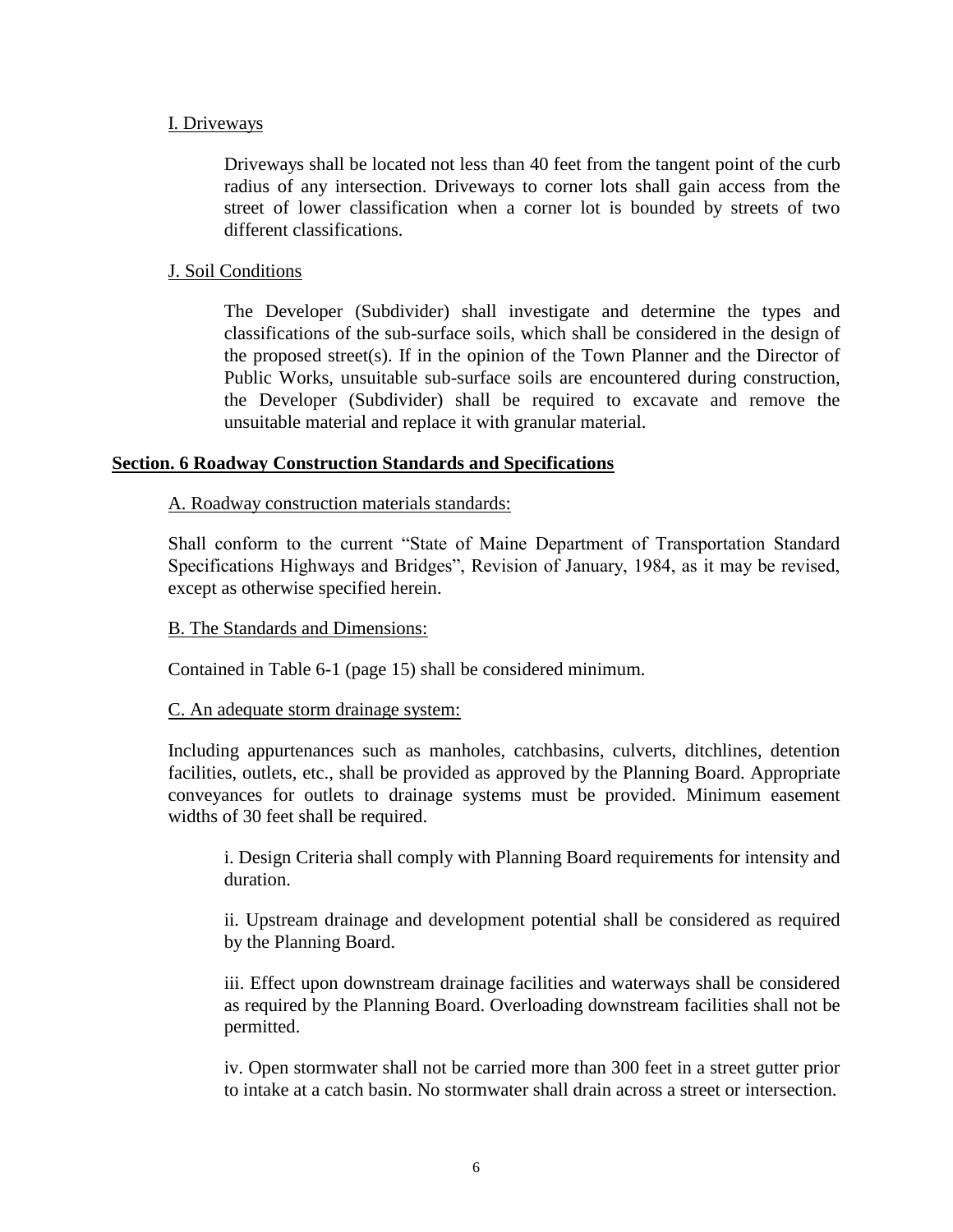v. Design standards for drainage systems shall be subject to review and approval of the Planning Board. Minimum pipe size for any storm drain pipe shall be 15 inches.

vi. Where subsurface soil conditions warrant, an underdrain system shall be installed and discharged in a positive manner to appropriate open or closed drain system.

#### <span id="page-8-1"></span><span id="page-8-0"></span>D. Construction

## i. Grading:

All streets, roads, walks, etc. shall be graded to their full width by the Developer (Subdivider) so that pavements and sidewalks can be constructed on parallel profiles.

#### <span id="page-8-2"></span>ii. Preparation:

Before grading is started, the entire right-of-way area shall be cleared of all stumps, roots, brush and other objectionable material and all trees not intended for preservation.

#### <span id="page-8-3"></span>iii. Cuts:

Tree stumps and other organic materials shall be removed to a depth of 2 feet below the subgrade. Rock and boulders when encountered, shall be removed to subgrade.

#### <span id="page-8-4"></span>iv. Fill:

All material used in the construction of embankments shall be of the quality to meet the standards for embankment construction, Sections 203.02 through 203.17 of the Maine Department of Transportation Standard Specifications, except that compaction shall not be less than 95% of maximum density (per ASTM D 1557 Mod.). Excess materials including organic materials, soft clays, wet and noncompatible materials, etc., shall be removed from the street site. The fill shall be spread in layers not to exceed 8 inches loose and then compacted. The filling of utility trenches and other places shall be mechanically tamped.

v. Side Slopes: All side slopes shall be at a slope of 4 horizontal to 1 vertical unless shown otherwise on typical cross sections in Appendix "A".

## <span id="page-8-5"></span>vi. Bases and Pavement:

The appropriate sections of the Bases and Pavements Divisions of the Maine Department of Transportation Standards Specifications currently in effect at the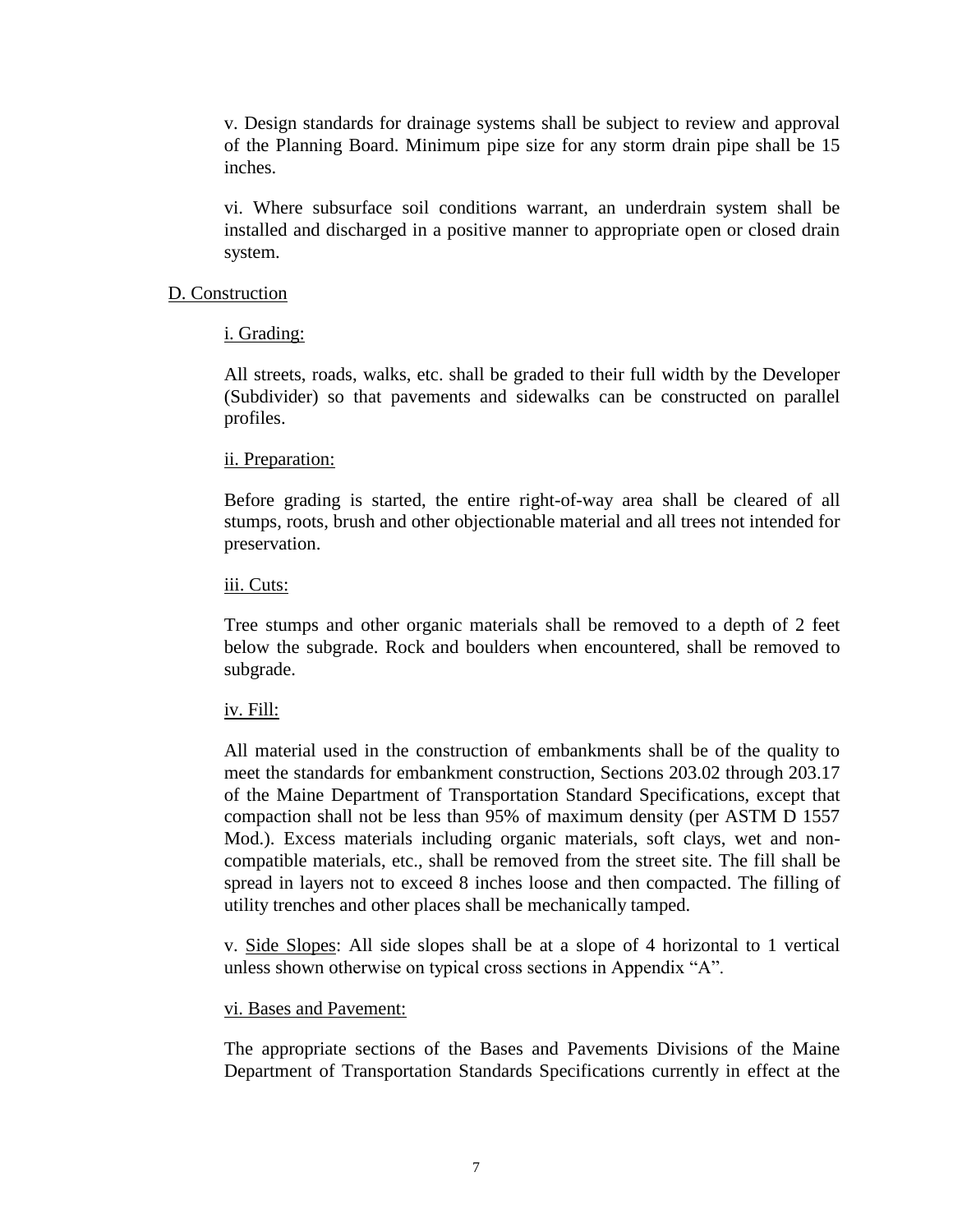date of submission of the preliminary plan shall be applicable to this section except as follows:

Bases

1. Aggregate Sub-base Course - Gravel

Aggregate sub-base shall not contain particles of rock exceeding 4 inches in any dimension.

2. Aggregate Base Course - Crushed

Aggregate base shall not contain particles of rock that will not pass the 2 inch square sieve.

Pavement

1. Where pavement placed joins an existing pavement, the existing pavement shall be cut along a smooth line and to a neat, even, vertical joint. Broken or raveled edges will not be permitted, nor deviation from grade. A tack coat shall be applied to all joints prior to placement of new pavement.

2. Grading for the surface course of Hot Bituminous Pavement shall meet the requirements for Surface, Grading C.

3. Grading for the base course of Hot Bituminous Pavement shall meet the requirements for Binder, Grading B.

## <span id="page-9-0"></span>vii. Curbing:

Section 609 of the Maine Department of Transportation Standard Specifications shall be applicable to this section except as follows:

1. Bituminous concrete curb Type 3 with a minimum reveal of six inches shall be required.

2. Granite curbing shall be provided at all street intersections with radii less than 50 feet where curbing is proposed or required. All other areas with less than 50 feet radii will be evaluated on an individual bases.

3. Cape Cod Bituminous curbing may be utilized in lieu of Type 1, 3, and 5 curb.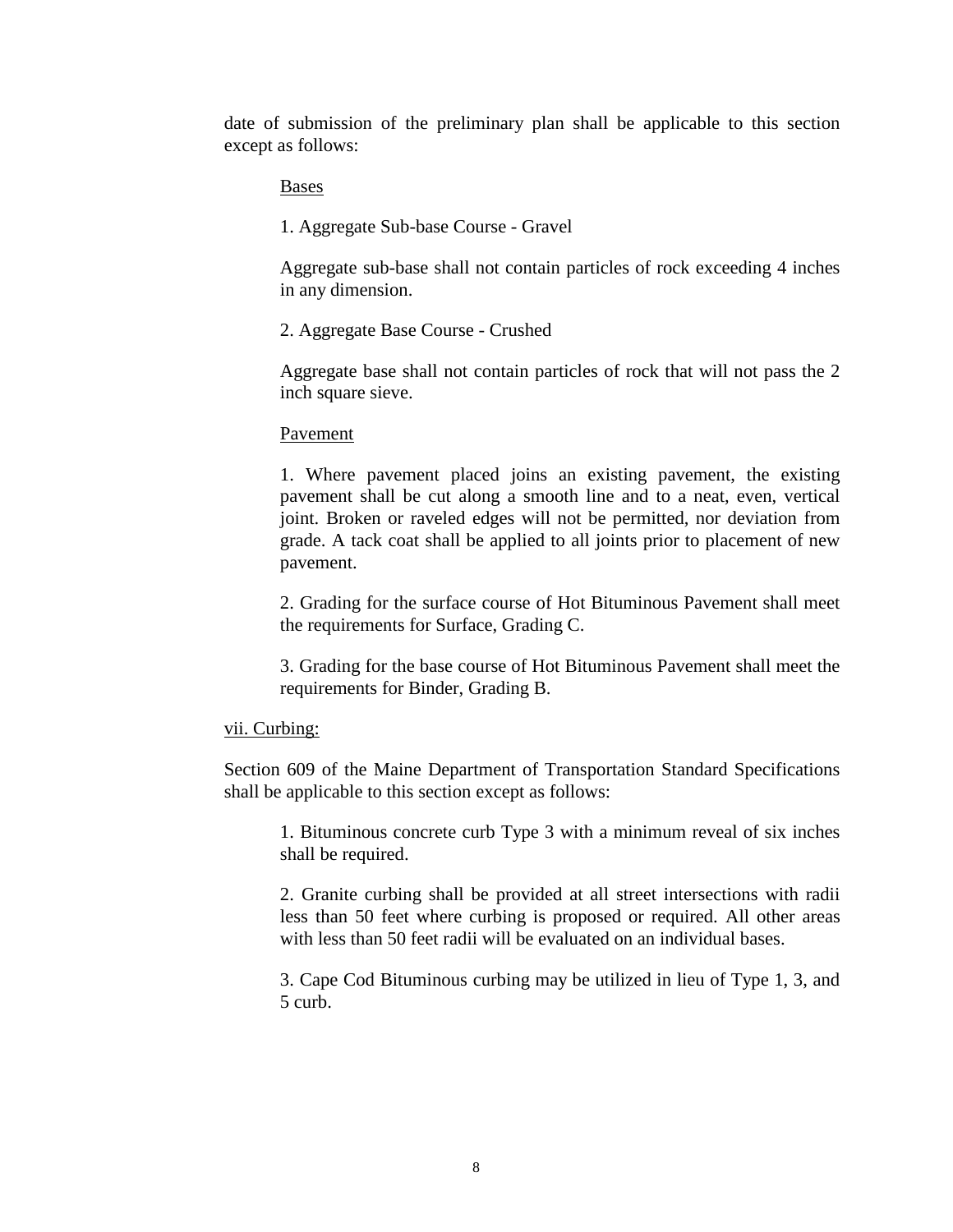#### <span id="page-10-0"></span>viii. Sidewalks:

Section 608 of the State of Maine Department of Transportation Standard Specifications Highways and Bridges, revisions of January, 1984, shall be applicable to this section.

All driveway aprons shall be paved with 2 inches of bituminous concrete from the gutter side or edge of street pavement to the street right-of-way.

#### <span id="page-10-1"></span>ix. Storm Drain Construction Standards:

## 1. Materials

The following material shall be utilized for storm drain construction.

a. Reinforced Concrete Pipe - Reinforced Concrete Pipe shall meet the requirements of ASTM Designation C-76. Pipe classes shall be as required to meet soil and traffic loads with a factor of safety 1.2 on the .01 inch crack strength with a class B bedding. Joints shall be of the rubber gasket type meeting ASTM Designation C 443-70, or of an approved preformed plastic jointing materials such as "Ramnek".

b. Polyvinyl Chloride - PVC Gravity Sewer pipe shall meet the requirements of ASTM Designations D-3034-73-SDR35.

c. Corrugated Polyethylene Pipe - Corrugated Polyethylene Pipe shall meet the requirements of ASTMF405 and ASTMF667.

d. Underdrain Pipe - Underdrain Pipe may be Polyvinyl Chloride or Corrugated Polyethylene meeting similar requirements to that of standard drain pipe.

e. Bituminous Coated Corrugated Metal Pipe - Type II Aluminum - Bituminous Coated Corrugated Metal Pipe shall meet the requirements of AASHTO M 190. Driveway culverts shall meet the requirements of the Director of Public Works.

f. Drain Manholes - Manholes shall be of precast concrete section construction. Precast sections shall meet the requirements of ASTM Designation C-478. Cones shall be truncated. Castings shall be of cast iron meeting Sanitary District standards for sewer construction. Brick inverts shall be shaped to the crown of the pipe for sizes up to 18 inches, and to spring line for larger pipes.

g. Catch Basins - Catch Basins shall be of precast concrete construction. Castings shall be square cast iron as required for the particular inlet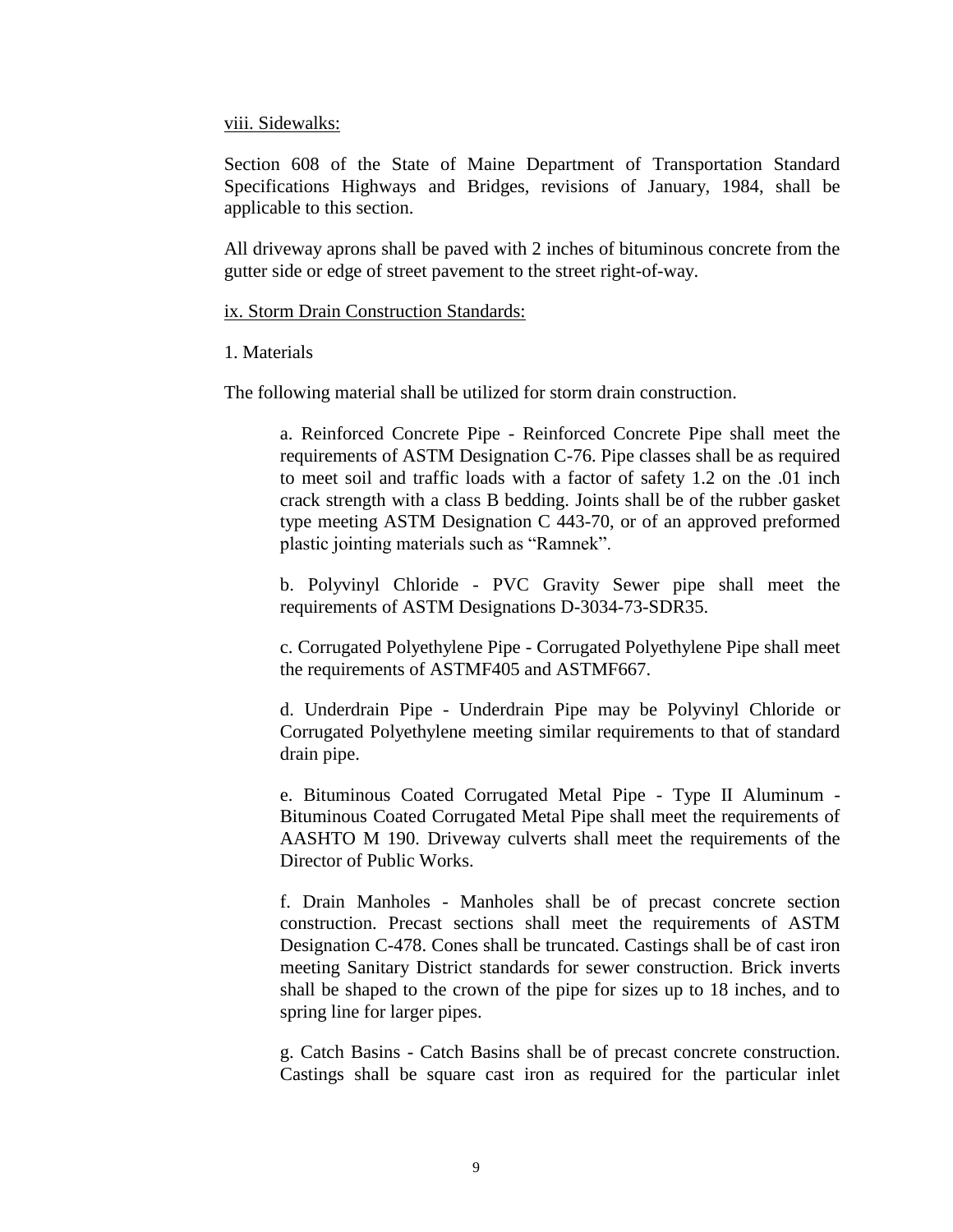condition with the gratings perpendicular to the curb line. All catch basins shall be provided with a Type I curb face inlet.

h. Sanitary Sewers shall conform to the requirements of the Scarborough Sanitary District.

#### <span id="page-11-0"></span>x. General Construction Requirements

a. Trenching - All trenching shall be accomplished in accordance with all appropriate state and federal safety requirements.

b. Minimum trench width at the pipe crown shall be the outside diameter of the pipe, plus 2 feet.

c. Pipe shall be bedded in a granular material with a minimum depth of 6 inches below the bottom of the pipe and extending to 6 inches above the top of the pipe. When water is present in the trench, pipe shall be bedded in crushed stone.

d. Drain alignment shall be straight in both horizontal and vertical alignment unless specific approval of a curvilinear drain is obtained in writing from the Planning Board.

e. Manholes or catch basins shall be provided at all changes in vertical or horizontal alignments, and at all junctions. On straight runs, manholes or catch basins shall be placed at a maximum of 300-feet intervals.

f. Catch basin leads shall enter the drainage system at manholes only. The difference in elevation between the inverts of the lead and the main drain shall not exceed 12 inches.

g. All drain outlets shall be riprapped to prevent erosion. Facilities for energy dissipation shall be provided.

h. Underdrains shall be laid with perforation down with a backfill consisting of graded concrete sand.

#### <span id="page-11-1"></span>xi. Monuments

a. Granite monuments or concrete monuments shall be 4 inches square or 6 inches square, respectively, and shall be 4 feet long with a flat top shall be set at all street corners, at all points where the street line intersects the exterior of the subdivisions and at angle points and points of curve in each street. The top of the monument shall have a drill hole to identify properly the location and shall be set flush with the finished grade on lawns and be raised 6 inches in wooded or unfinished areas.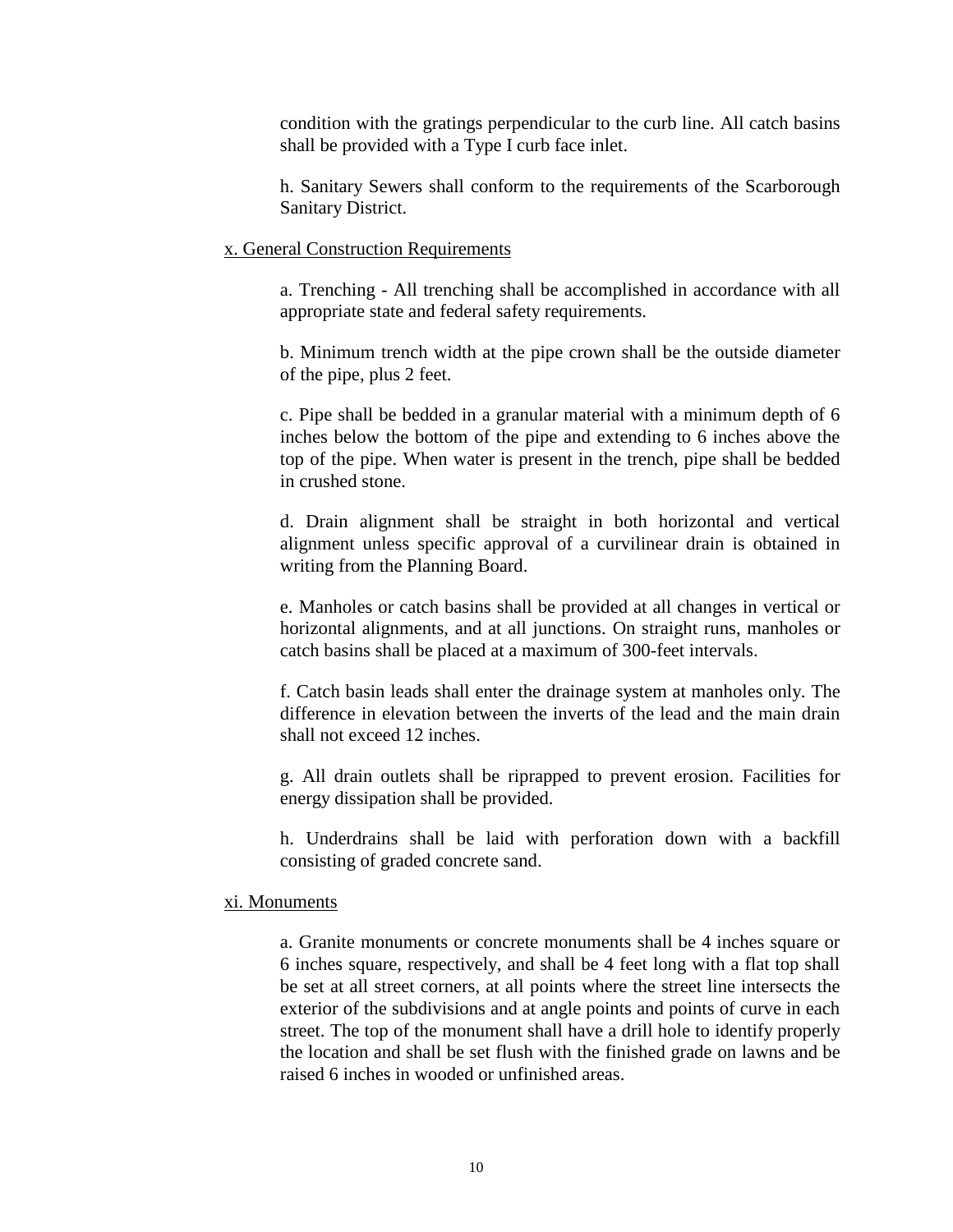b. All other lot corners shall be marked with iron pipe or rod not less than 3/4 inches in diameter and 36 inches long and driven so as to be 6 inches above the finished grade.

#### <span id="page-12-0"></span>xii. Street and Storm Drainage Plans:

Construction plans for streets and storm drainage systems shall be designed and prepared by a professional engineer registered in the State of Maine. Plans shall show the plan, profile, cross sections and details of appurtenances. Eight (8) copies shall be submitted to the Planning Board for their review, accompanying the subdivision or site plans, and referral to the Municipal Engineer or other designated registered engineer by the Planning Board.

No construction will be permitted until the Planning Board has approved construction drawings or development plans. The developer is responsible for obtaining all other approvals and permits which are required prior to construction. Upon completion of construction and prior to acceptance of the streets, a final set of "As Built" reproducible record drawings and a final set of "As Built" prints must be delivered to the Town Planner.

#### <span id="page-12-1"></span>xiii. Water Supply

1. A public water supply system with fire hydrants at 500 foot intervals measured along the road, shall be installed at the expense of the Developer (Subdivider), or if in the opinion of the Board, service to each lot by a public water system is not feasible, the Board may allow individual wells to be used, which shall likewise be installed at the expense of the subdivider. Location of hydrants shall be approved by the Fire Chief.

2. The minimum public water main permitted shall be 8 inches in diameter and shall be installed at the expense of the subdivider, and approved by the responsible public utility company.

3. The water supply system shall be designed, and installed in accordance with requirements of the Maine Department of Health and Welfare.

## <span id="page-12-2"></span>xiv. Sewage Disposal:

Sewage disposal shall conform to the regulations of "Local Plumbing Ordinance of the Town of Scarborough, Maine", the "Maine State Plumbing Code Part II", and the "Sewer Regulations" of the Scarborough Sanitary District.

## <span id="page-12-3"></span>xv. Utilities:

Utilities shall be constructed in accordance with the requirements of the responsible agency. Location of utilities shall be in accordance with Appendix "B" whenever possible.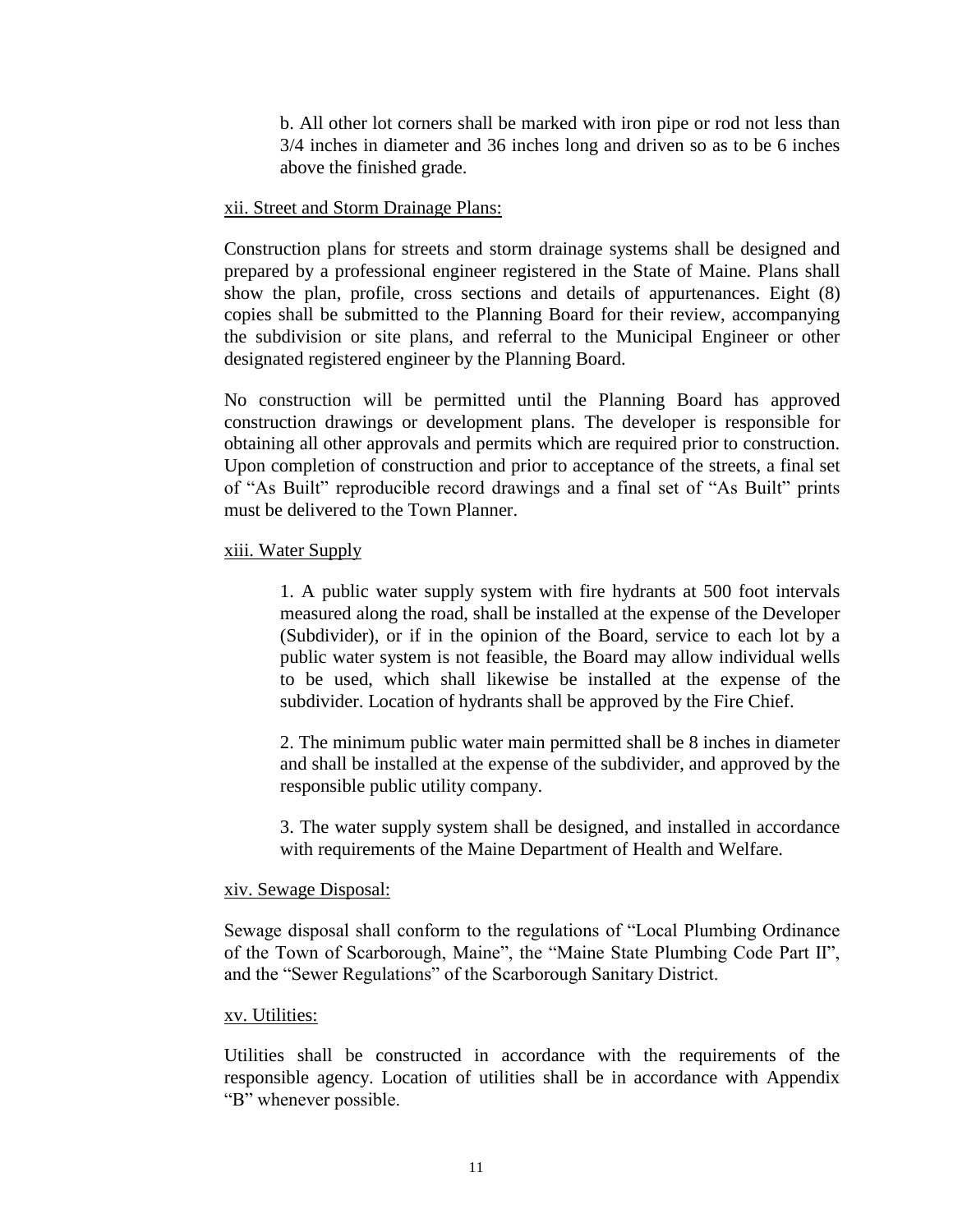## <span id="page-13-0"></span>**Section. 7 Inspections**

The Developer shall coordinate the construction of streets, drains, sewers, and utilities with the responsible agencies. The Town Planner shall work with the Developer to schedule a preconstruction meeting. The Developer shall present her/his construction program and schedule inspections. At a minimum, the Director of Public Works (or her/his designee), the Superintendent of the Scarborough Sanitary District (or her/his designee), and the Town Planner shall be contacted by the Developer to schedule inspections. When a minimum length of 300 feet (or the entire length of a street if it is less than 300 feet in length) has been excavated to subgrade and properly prepared for the placement of gravel the Pubic Works Department must be called to perform an inspection and approval granted before gravel is placed. Gravel shall be placed in compacted layers of not more than 8 inches. Before any surface material is placed in any area, the work shall again be inspected by the Director of Public Works. The placement of bituminous concrete shall be in accordance with this Ordinance, and be inspected by the Department of Public Works. [amended 11/01/17]

Prior to any sewer construction, necessary permits shall be obtained from the Scarborough Sanitary District. A representative of the District shall be present whenever an existing sewer is to be cut, entered, or in any way disturbed. The Sanitary District is to be notified immediately if any of its lines are damaged or in need of repair.

All utilities must certify in writing that the work has been accomplished to their satisfaction prior to acceptance by the Town of any street or way.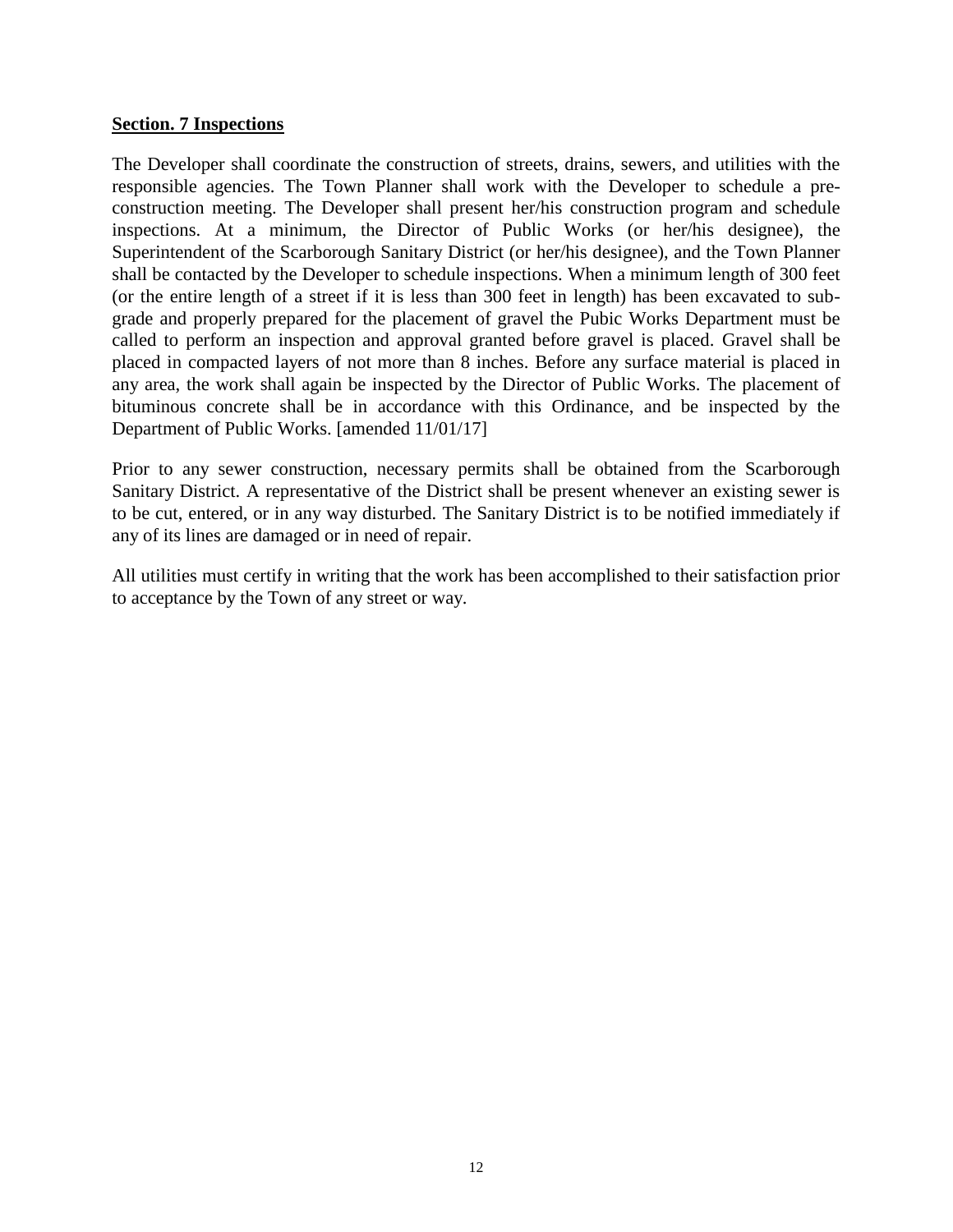| <b>TABLE D</b> $-1$                                                                    |                                                         |                                                            |                                            |                                                                  |                                                          |                                                                   |                                                                                       |  |  |
|----------------------------------------------------------------------------------------|---------------------------------------------------------|------------------------------------------------------------|--------------------------------------------|------------------------------------------------------------------|----------------------------------------------------------|-------------------------------------------------------------------|---------------------------------------------------------------------------------------|--|--|
| <b>Type of Street or Road</b>                                                          |                                                         |                                                            |                                            |                                                                  |                                                          |                                                                   |                                                                                       |  |  |
| <b>Description</b>                                                                     | <b>Residential</b><br><b>Collector</b><br><b>Street</b> | <b>Residential</b><br><b>Subcollector</b><br><b>Street</b> | <b>Residential</b><br><b>Access Street</b> | <b>Rural Residential</b><br><b>Subcollector</b><br><b>Street</b> | <b>Rural</b><br><b>Residential</b><br><b>Access Road</b> | <b>Commercial</b><br><b>Industrial</b><br><b>Collector Street</b> | <b>Commercial</b><br><b>Industrial</b><br><b>Subcollector Access</b><br><b>Street</b> |  |  |
| Right of Way Width                                                                     | 60'                                                     | 50'                                                        | 50'                                        | 50'                                                              | 50'                                                      | 60'                                                               | $50'$                                                                                 |  |  |
| Pavement Width                                                                         | 24'                                                     | $\overline{24}$                                            | 24'                                        | 24'                                                              | 24'                                                      | $\overline{32}$                                                   | $\overline{24}$                                                                       |  |  |
| <b>Curbing Radius</b>                                                                  | Type $#1$                                               | Type $#1*$                                                 | Type $#1*$                                 | Type $#1*$                                                       | Type $#1*$                                               | Type $#1*$                                                        | Type $#1*$                                                                            |  |  |
| <b>Curbing Remaining Locations</b>                                                     | Type #3                                                 | Type $#3*$                                                 | Type $#3*$                                 | Type $#3*$                                                       | Type $#3^*$                                              | Type $#3^*$                                                       | Type $#3^*$                                                                           |  |  |
| Sidewalk Width                                                                         | $\overline{5}$                                          | 5'                                                         | 5'                                         | 5'                                                               | 5'                                                       | 5'                                                                | 5'                                                                                    |  |  |
| Roadway Crown                                                                          | $1/4$ "/Ft.                                             | $1/4$ "/Ft.                                                | $1/4$ "/Ft.                                | $1/4$ "/Ft.                                                      | $1/4$ "/Ft.                                              | $1/4$ "/ $Ft$ .                                                   | $1/4$ "/Ft.                                                                           |  |  |
| Minimum Grade                                                                          | 1.0                                                     | 1.0                                                        | 1.0                                        | 1.0                                                              | 1.0                                                      | .5%                                                               | .5%                                                                                   |  |  |
| Maximum Grade                                                                          | 8.0%                                                    | 8.0%                                                       | 8.0%                                       | 8.0%                                                             | 8.0%                                                     | 8.0%                                                              | 8.0%                                                                                  |  |  |
| Minimum Centerline Radius                                                              | 350'                                                    | 150'                                                       | 100'                                       | 150'                                                             | 100'                                                     | 350'                                                              | 150'                                                                                  |  |  |
| Minimum Tangent Between<br><b>Curves of Reverse Alignment</b>                          | 150'                                                    | 100'                                                       | 50'                                        | 100'                                                             | 50'                                                      | 150'                                                              | 100'                                                                                  |  |  |
| Minimum Angle of Street<br>Intersections for a minimum<br>of 50' from the intersection | 90                                                      | 60                                                         | 60                                         | 60                                                               | 60                                                       | 90                                                                | 90                                                                                    |  |  |
| Minimum Distance Between<br><b>Street Intersections:</b>                               |                                                         |                                                            |                                            |                                                                  |                                                          |                                                                   |                                                                                       |  |  |
| on Same Side                                                                           | 400'                                                    | 300'                                                       | 300'                                       | 300'                                                             | 300'                                                     | 400'                                                              | 300                                                                                   |  |  |
| Opposite Side                                                                          | 250'                                                    | 150'                                                       | 150'                                       | 150'                                                             | 150'                                                     | 250'                                                              | 150"                                                                                  |  |  |
| <b>Sight Distance</b>                                                                  | See Table                                               |                                                            |                                            |                                                                  |                                                          |                                                                   |                                                                                       |  |  |
| K Factor - Crest Vertical<br>Curve                                                     | 30                                                      | 15                                                         | 15                                         | 30                                                               | 15                                                       | 30                                                                | 15                                                                                    |  |  |
| K Factor - Sag Vertical Curve                                                          | 35                                                      | 20                                                         | 20                                         | 35                                                               | 20                                                       | 35                                                                | 20                                                                                    |  |  |
| Design Speed - MPH                                                                     | 30                                                      | $\overline{25}$                                            | $\overline{25}$                            | 30                                                               | $\overline{25}$                                          | $\overline{30}$                                                   | $\overline{25}$                                                                       |  |  |
| Maximum Grade at<br>Intersection (within 75' of<br>Intersection)                       | 3%                                                      | 3%                                                         | 3%                                         | 3%                                                               | 3%                                                       | 3%                                                                | 3%                                                                                    |  |  |
| Minimum Property Line Radii<br>at Intersections                                        | 10'                                                     | 10'                                                        | 10'                                        | 10'                                                              | 10'                                                      | 10'                                                               | 10'                                                                                   |  |  |
| Curb and Pavement Radii at<br>Intersections                                            | 20'                                                     | 20'                                                        | 20'                                        | 20'                                                              | 20'                                                      | 20'                                                               | 20'                                                                                   |  |  |
| Roadway Culverts (minimum)                                                             | 15"                                                     | 15"                                                        | 15"                                        | 15"                                                              | 15"                                                      | 15"                                                               | 15"                                                                                   |  |  |
| Driveway Culverts (minimum)                                                            | 15"                                                     | 15"                                                        | 15"                                        | 15"                                                              | 15"                                                      | 15"                                                               | 15"                                                                                   |  |  |
| *When required by Planning board due to special conditions                             |                                                         |                                                            |                                            |                                                                  |                                                          |                                                                   |                                                                                       |  |  |